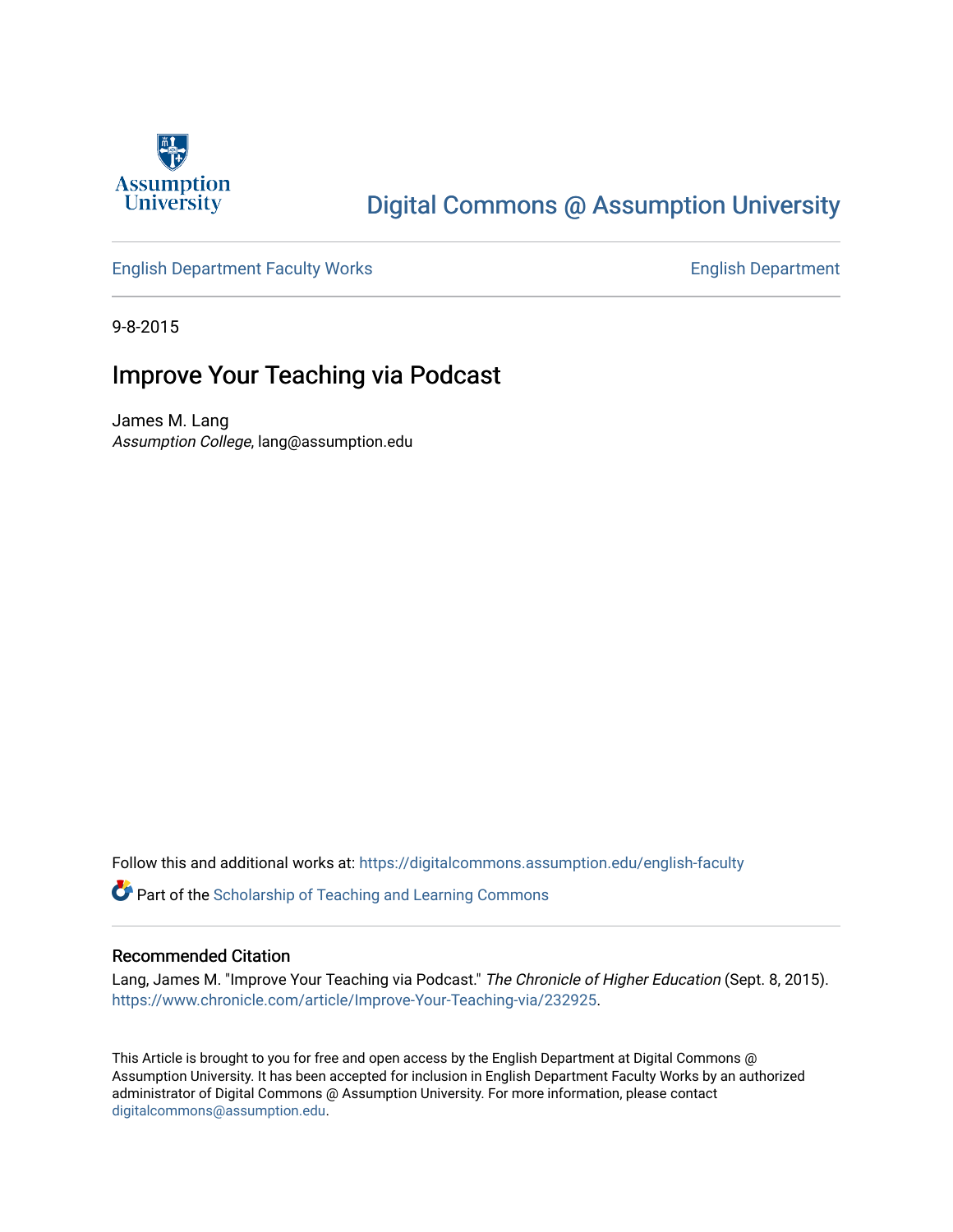**[ADVICE](https://www.chronicle.com/section/Advice/66)**

# **Improve Your Teaching via Podcast**

An array of compelling conversations on college teaching are out there, just waiting for you to listen in



Dustin Gaffke / Creative [Commons](https://creativecommons.org/licenses/by/2.0/)

By James M. Lang  $\vert$  SEPTEMBER 08, 2015

 $\sum_{gr}^{tt}$ t the end of every academic year, my department gathers to celebrate our graduating English majors and everyone is invited to share a favorite poem or passage. One of my colleagues always reads aloud Galway Kinnell's poem "Oatmeal," in which the poet describes how the great authors of the world enrich his breakfast with their

writing.

"Yesterday morning," she recites, "I ate my oatmeal porridge, as he called it with John Keats.

Keats said I was absolutely right to invite him:

"due to its glutinous texture, gluey lumpishness, hint of slime, and unusual willingness to disintegrate, oatmeal should not be eaten alone.

"He said that in his opinion, however, it is perfectly OK to eat it with an imaginary companion, and that he himself had enjoyed memorable porridges with Edmund Spenser and John Milton."

I've been having a similar experience lately, although, instead of the great poets, my companions have been leading thinkers and visionaries on teaching in higher education. Nevertheless, they have been very kind to accompany me as I run my daily errands, do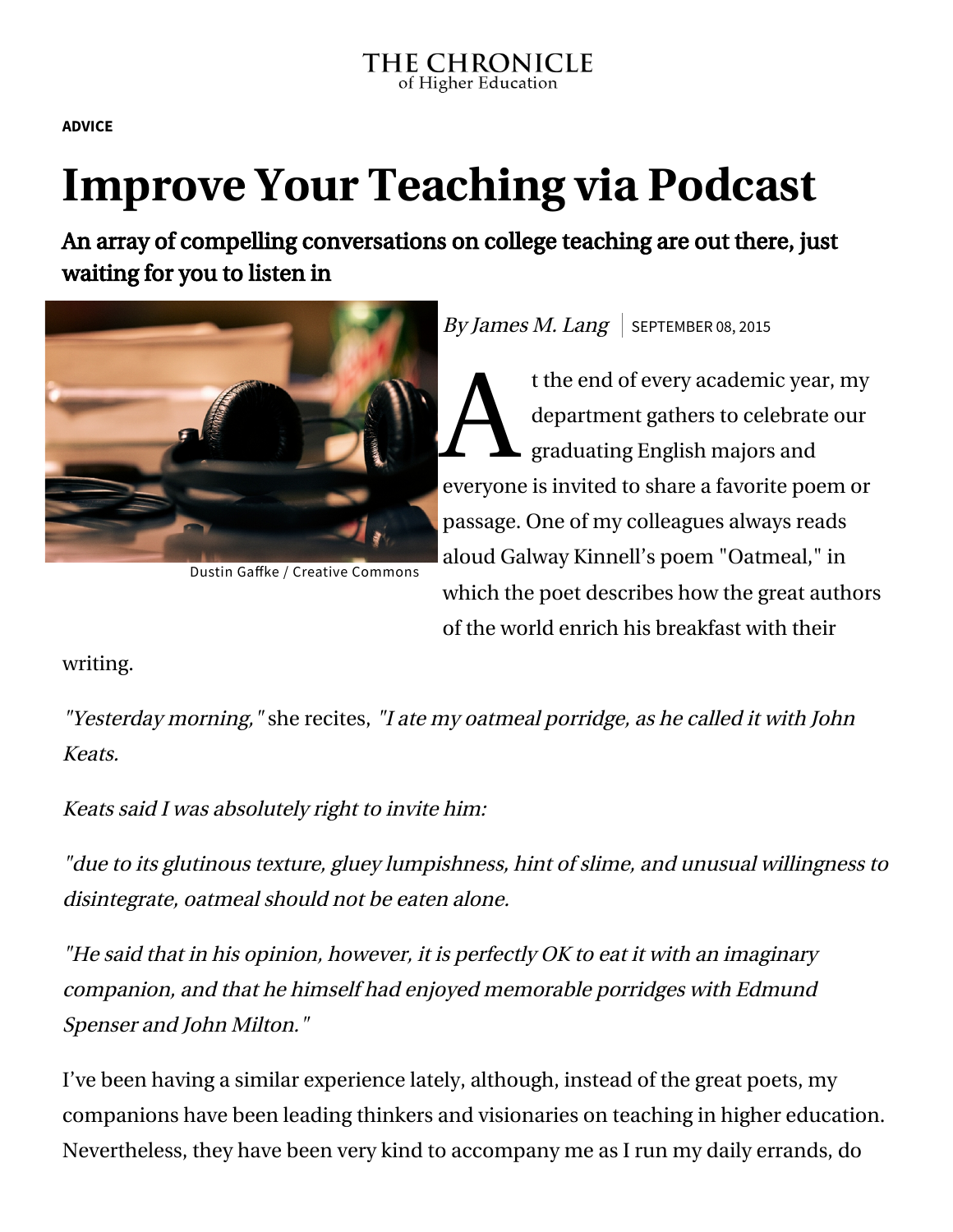chores around the house, exercise, and even wait in security lines at the airport.

[As I was making pancakes for my twins the other day \(I'm not an oatmeal fan\), Jose](http://josebowen.com/) Antonio Bowen, president of Goucher College and author of Teaching Naked, spoke to [me about why he loves "noisy and messy classrooms." He also reminded me that "the](http://teachinginhighered.com/podcast/teaching-naked-podcast/) thing that teachers do best in the classroom is to be human beings, and to get to know their students as human beings, and to make that connection between what matters to your students and what matters to you."

While I was running laps around an indoor track on a rainy day, [Jesse Stommel,](http://jessestommel.com/) an assistant professor of digital humanities at the University of Wisconsin at Madison and founder and director of the journal [Hybrid Pedagogy,](http://www.hybridpedagogy.com/) [extolled for me](http://teachinginhighered.com/podcast/teaching-with-twitter/) the virtues of Twitter as a "space for improvisation" in student learning. "The constraints of Twitter," he explained, "are also its affordances. Being asked to take an idea and put it in this constrained linguistic space of 140 characters forces us to think about and question and push on our thinking in ways that we wouldn't otherwise do."

[And just last month, when I was driving to the airport, Clemson University's Linda B.](http://www.clemson.edu/OTEI/about/leadership.html) Nilson, the author of many books on higher education, including the popular Teaching at Its Best, [made the case](http://teachinginhighered.com/podcast/specifications-grading/) that I should consider swapping my traditional grading system for "specifications grading," a topic that was also the subject of a [series of blog posts](http://chronicle.com/blognetwork/castingoutnines/tag/specifications-grading/) in The Chronicle by Robert Talbert.

All of these companions have arrived in my life courtesy of the Teaching in Higher Ed [Podcast, a free and fantastic resource for college and university faculty. Curated by B](http://teachinginhighered.com/episodes/)[onni](http://teachinginhighered.com/about/) Stachowiak, of Vanguard University, the podcast offers weekly episodes in which Bonni and her guests explore, in her words, "the art and science of being more effective at facilitating learning." Some episodes also focus on personal productivity for academics.

The first podcast aired in June of 2014, and as of this writing more than 60 episodes have appeared, with new ones broadcast each Thursday. The ones featuring interviews with Bonni's impressive roster of higher-education experts run around 30 to 40 minutes; those that focus more on personal productivity tend to clock in at shorter lengths, in the 15-to-20-minute range.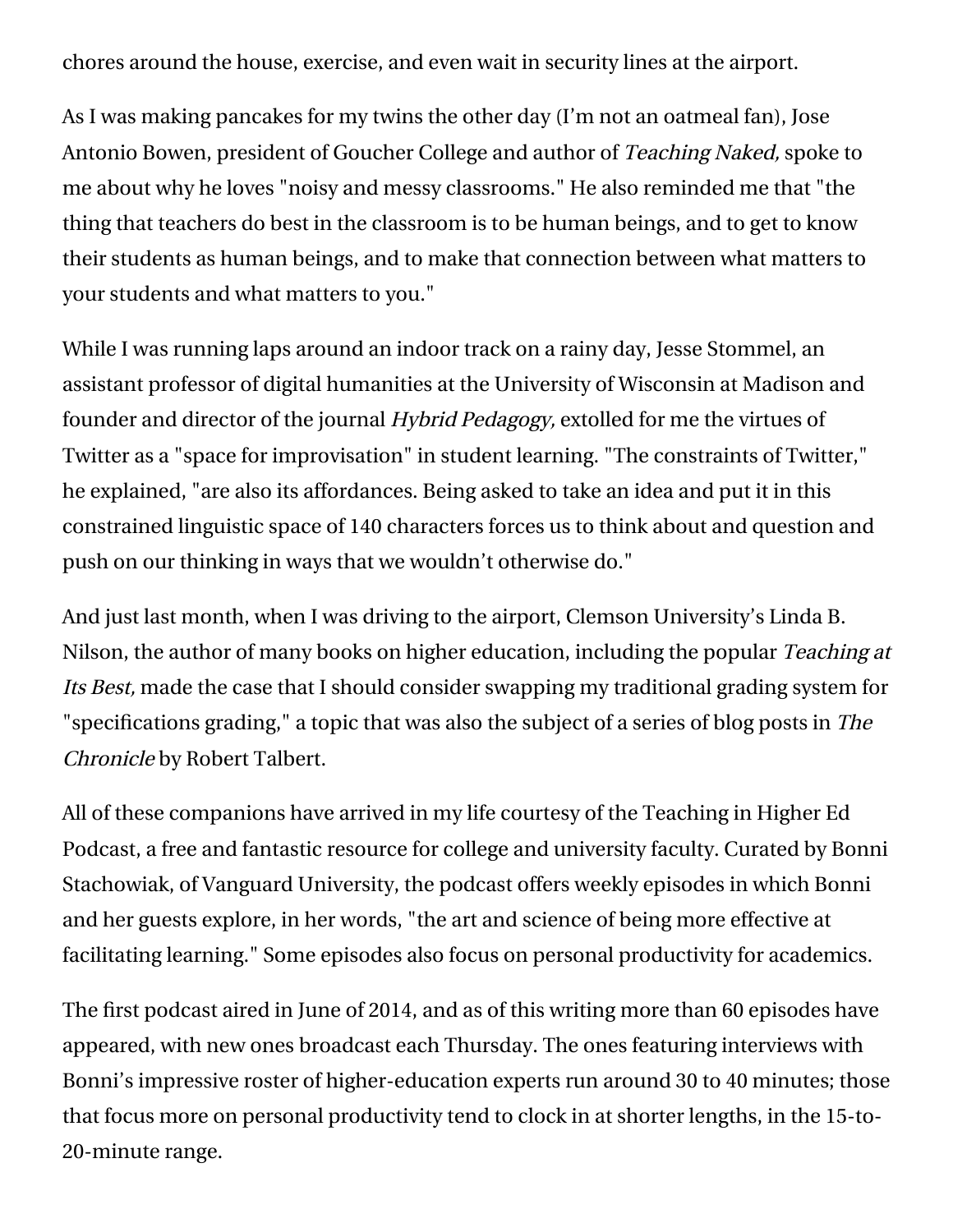When I asked Bonni, an associate professor of business and management, why she had chosen to focus her energies on a podcast, rather than traditional publications, she cited precisely what I have come to appreciate most about it: "Podcasting's greatest asset," she told me in an interview, "is its portability. I can learn from people as I'm commuting to work, doing dishes, or getting ready in the morning."

Her original impetus, though, came from a source close to home. Her husband, Dave Stachowiak, had created a [podcast on leadership](http://coachingforleaders.com/start/) in 2011, and built up a very strong list of subscribers. "Dave urged me for about a year to start one about teaching in higher ed," she said, in an interview via email. "We couldn't find other higher education podcasts focused on teaching and there seemed to be a gap. Since I started Teaching in Higher Ed, a number of teaching-oriented podcasts have emerged, including [Teach Better,](http://teachbetter.co/) [Luminaris,](http://www.luminaris.link/blog/category/podcast) and [Hybrid Pedagogy.](http://www.hybridpedagogy.com/hybridpodcast) It's been rewarding to see the growth of these kinds of teaching resources."

The quality of Bonni's guests, and the conversations she has with them, has impressed me since I first discovered the podcast last year. I was especially curious to know how she nabbed major educational thinkers and innovators such as [Ken Bain,](http://teachinginhighered.com/podcast/ken-bain/) [Cathy Davidson,](http://teachinginhighered.com/podcast/cathy-davidson/) and [Steven Brookfield.](http://teachinginhighered.com/podcast/get-students-to-participate-in-discussion/)

As it turns out, all she had to do was ask them — something she felt more emboldened to do after one of her "wish list" guests died before she ever reached out to him.

"I keep a wish list for guests that I used to be more afraid to approach than I am now," she said. "There are two reasons for my change of heart. The first was the unexpected passing of [Grant Wiggins](https://grantwiggins.wordpress.com/) (a co-author of the seminal education book Understanding by Design). He was on my list of guests I still felt too intimidated to reach out to. … And the worst thing that could have resulted, I realized later, was him declining the invitation."

Seeking out guests and broadcasting the podcast each week has given Bonni a wide view of teaching and learning in higher education. I asked her whether her first full year of podcasting had suggested to her any broad conclusions or lessons. Her first response clearly stems from the excellent results she has had with her guests and interviews. "There's a connected, competent community of people out there who are passionate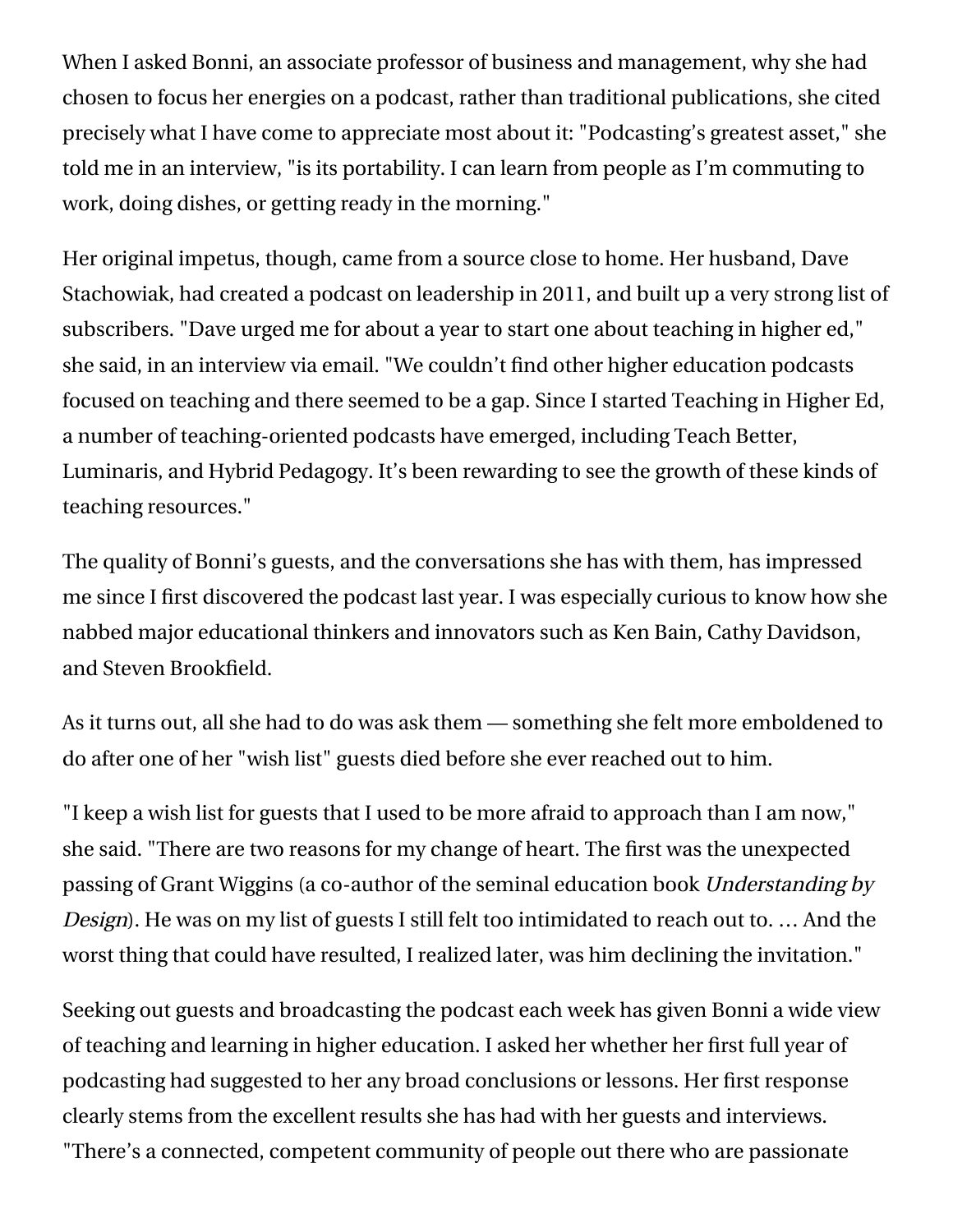about teaching and learning," she said. "The collective growth that's happening in teaching and learning in higher education is less about formal, professional development and more about networked learning." Further, that wide network means there are many ways to enter the conversation: "There is room to talk about teaching as both an art and a science."

I see evidence of that every day, especially on my [Twitter feed,](https://twitter.com/LangOnCourse?ref_src=twsrc%5Egoogle%7Ctwcamp%5Eserp%7Ctwgr%5Eauthor) which features everything from cognitive theorists posting links to new research on learning to disability scholars making arguments about universal design. Although I believe we have much to gain from the ever-growing field of research on how people learn, the messy realm of course design and classroom practice still leaves us plenty of room to argue, negotiate, and collaborate on the enterprise of higher education.

But Bonni's second point resonated with me, especially in the role I play on my own campus of gathering faculty together to talk about teaching and learning issues. "Empathy and caring," she said, "are a big part of what makes a teacher successful. These qualities don't always come easy to us. Having conversations that assert the importance of not becoming cynical is important."

To that I offer a hearty amen. Put five or 50 teachers together in a room, and you can expect that at some point the conversation will descend, at least temporarily, into complaining about students. I have engaged in that sport plenty of times myself, and suspect that it can serve the helpful function of popping open the steam valve to relieve a little pressure now and again.

But it should never be enough. And too much of it can be toxic. (It can be especially toxic, and damaging to our students, when our complaints are aired publicly or on social media where students can see them.)

What I ultimately seek from conversations with my colleagues is inspiration, good ideas for how become a more effective teacher, and a sense that we share a commitment to helping our students have deep learning experiences. I tend to seek out the professors on my campus with whom I know I can have such conversations, and steer away from the ones who prefer criticizing students over talking good teaching.